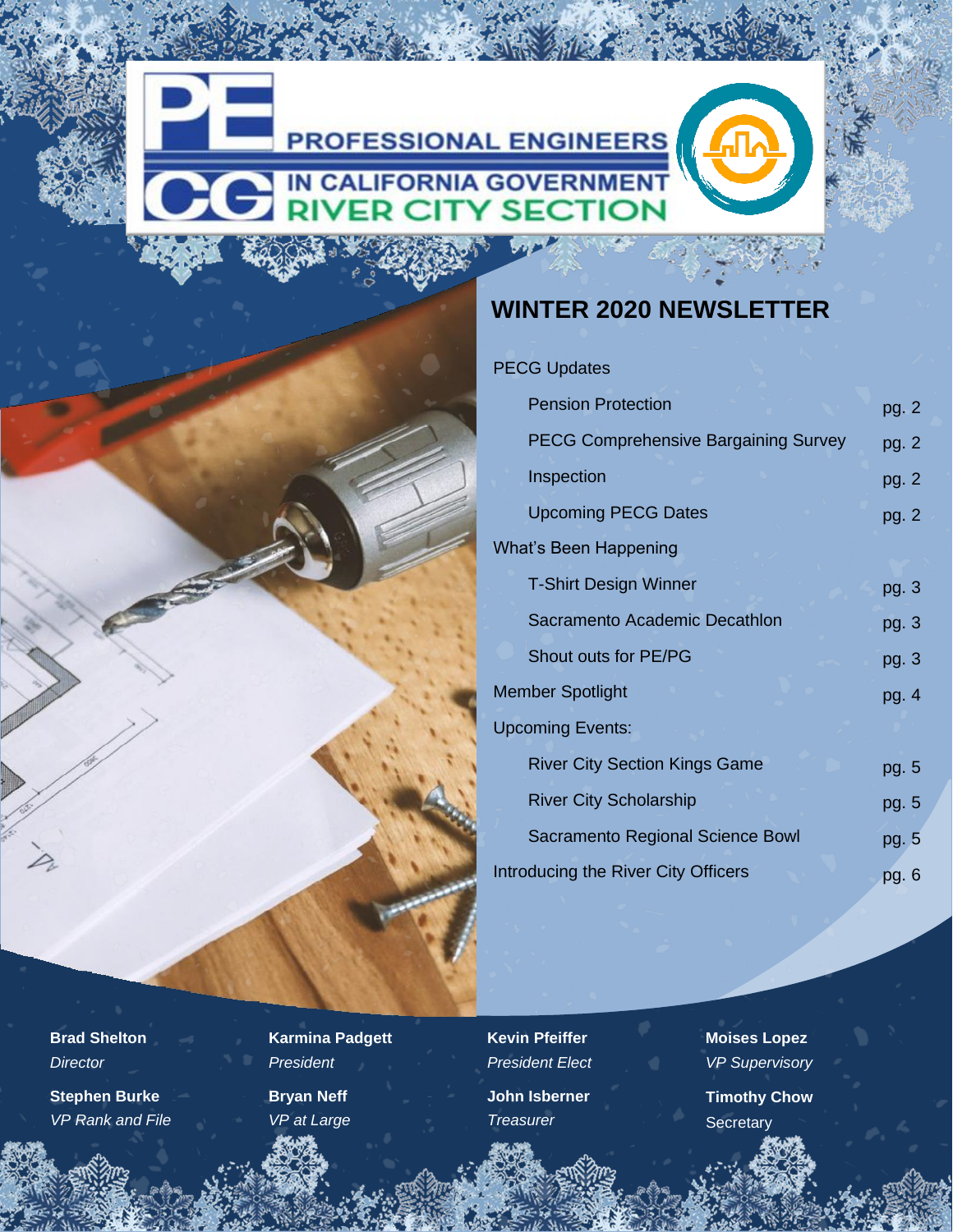# PECG Updates

### **Pension Protection**

As in previous years, the CalPERS system is under ongoing attacks to reduce benefits and increase funding to the retirement system. During the past couple of years there have been a variety of small cities and joint powers authorities that have had financial problems and said they are unable to meet their pension obligations. These arguments have been used by pension reform advocates to call for additional changes to the pension plan. We will work with the coalition Californians for Retirement Security to maintain the constitutionally protected benefits of PECG members.

### **PECG's Comprehensive Bargaining Survey**

On Monday, January 13, the PECG's Comprehensive Bargaining Survey was emailed out to rank and file members to give PECG members the opportunity to express their priorities for improvements in Unit 9. The survey will help establish the priorities of the PECG Bargaining Team as it begins negotiations with CalHR (representing the governor) on the next PECG Memorandum of Understanding (MOU). The term of PECG's collective bargaining agreement ends on June 30, 2020. In anticipation of a new MOU, PECG will work with legislative leaders and budget staff on a legislative vehicle to approve a new MOU.

If you have not yet received your survey via email, please email [pecg@pecg.org.](mailto:pecg@pecg.org)

### **Inspection**

For decades PECG has rightly fought alternative procurement bills that shift design and inspection work from the state to local government and the private sector. PECG has successfully maintained a strong inspection role for the state in design/build, CMGC, and countless other procurement bills. In 2019, we pre-empted advocates of legislation to authorize new P3s and no P3 legislation was introduced. Your legislative team will continue to oppose P3 legislation that does not include an appropriate inspection vote for Caltrans. We will work to maintain a strong inspection role on dams, schools, hospitals, highways, and other state infrastructure.

#### **Upcoming PECG Dates**

| $Feb$ 12    | <b>PECG Legislative Day</b>                |
|-------------|--------------------------------------------|
| $Feb$ 22    | Introduce a girl to Engineering Day        |
| March 6 - 7 | <b>First Quarterly Board Meeting</b>       |
| March 22    | <b>Earth Day</b>                           |
| March 31    | <b>River City Section Kings Game Event</b> |

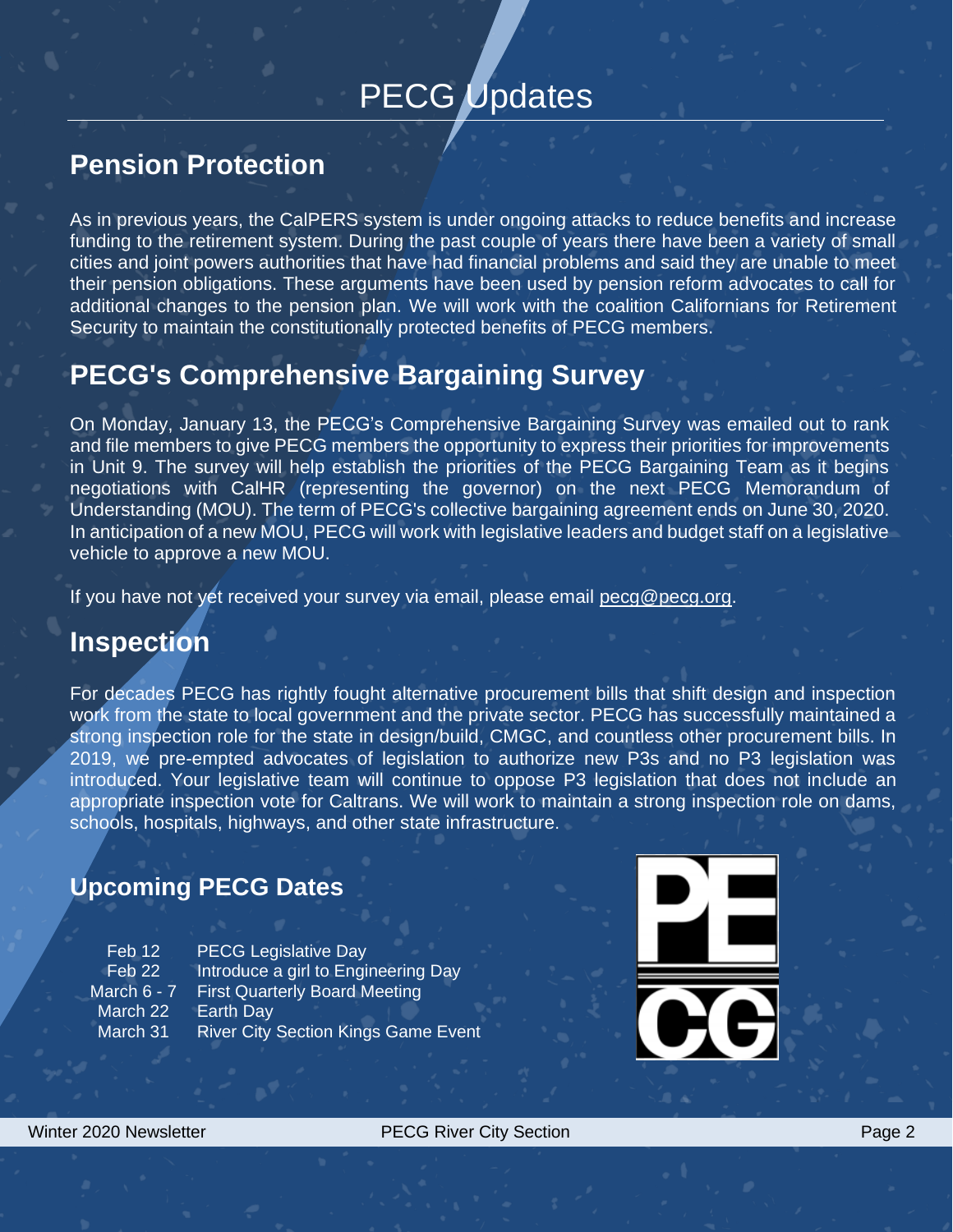### What's Been Happening

#### **T-Shirt Design Winner**

Congratulations to River City Member Brandon Roosenboom on being the winner of our very own PECG River City Section T-shirt! It was a challenging decision amongst the submissions. Ultimately, Rossenboom's design pays homage to the presence of water and buildings from our previous River City Logo while modernizing its appearance with a twist of serenity.

The T-shirt will be free for all River-City members! Please fill out this [order form](https://forms.gle/c8AEcQ9BBPGWzkk77) if you're interest in receiving a T-shirt. One of your River City Officers will contact you when you can pick them up. T-shirts will also be available for pick-up at future River City events, while supplies last!



#### **Sacramento Academic Decathlon**



*From Left to Right: from left to right: Brandon Roosenboom (River City Section), Alex MacDonald (River City Section), and Lori Gilbert (Fort Sutter Section)*

The 40<sup>th</sup> annual Sacramento County Academic Decathlon took place at Folsom High School on Saturday, February 1, 2020. Our very own River City Section's Brandon Roosenboom and Alex MacDonald accompanied by Lori Gilbert from the Fort Sutter Section volunteered to judge high school students' knowledge of math, science, history, writing, and professional communication skills. With this year's theme "In Sickness and in Health: An Exploration of Illness and Wellness", the Decathlon brought out hundreds of high school students and teachers who have spent months preparing for this academic competition. PECG River City Section is a proud and continued supporter of local educational and STEM-focused events.

### **Shout Outs for PE/PG**

Know a River City Member that recently obtained their Professional Engineering or Professional Geologist License? Let them be recognized by our Section!

Send their name and a short bio of them to Timothy Chow at [Timothy.chow@waterboards.ca.gov](mailto:Timothy.chow@waterboards.ca.gov) to have them featured in our next newsletter.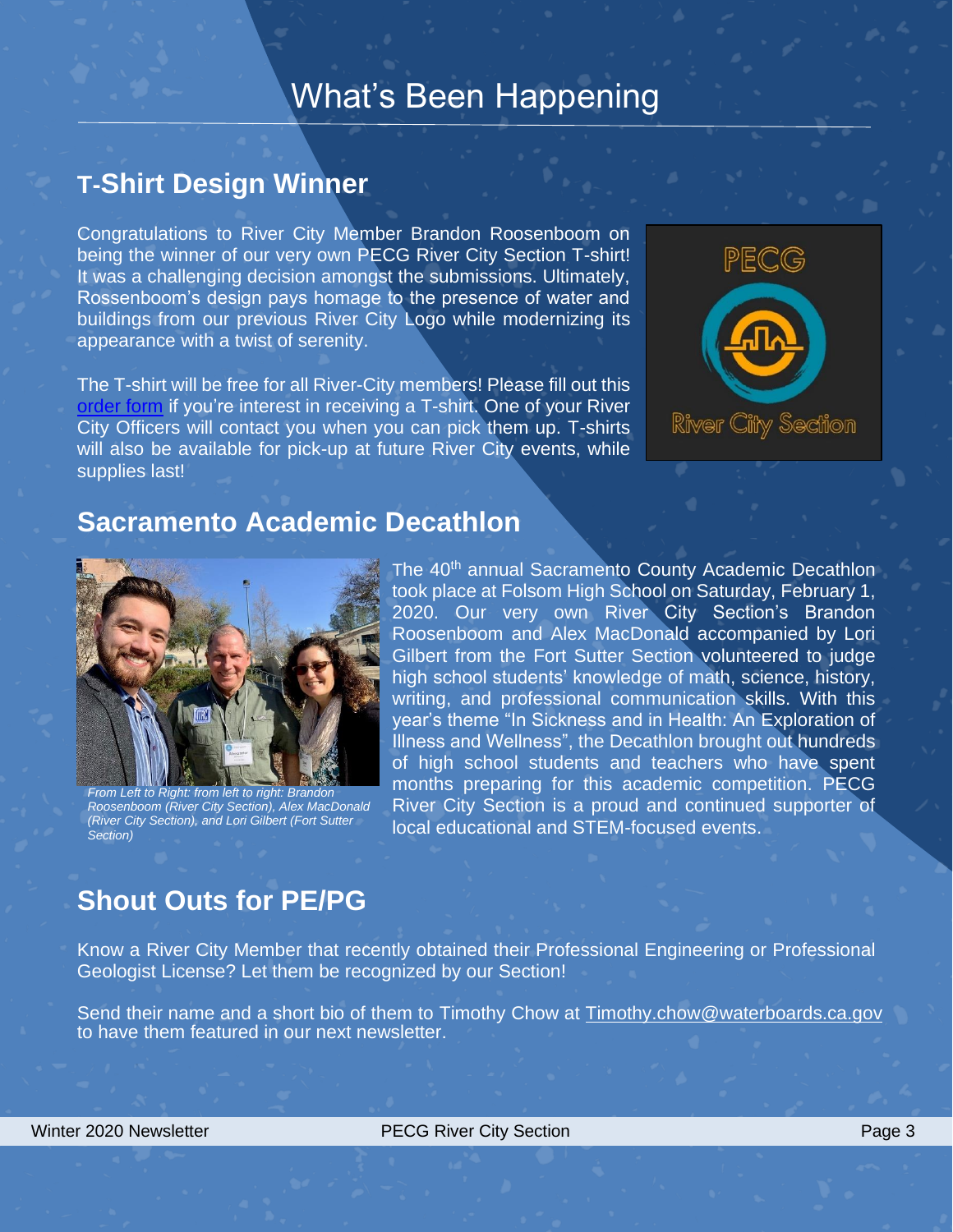### Member Spotlight

Lisseth has a special story on how she ended up as an engineer for the State Water Board. She grew up as *a small town girl* in Valle de Guadalupe, Michoacán in Mexico. When Lisseth was 11, she and her parents left behind her *familia* and *amigos* in Mexico and moved to the United States in search of a better future. Here, they had to swiftly adjust and adapt to a new culture, learn a second language, and overcome communication barriers.

Lisseth was able to quickly adapt to her new life with the motivation of knowing that one day she could obtain a passionate career and accomplish things her parents never had the opportunity to achieve. Her parents fueled her motivation by affirming her that an understanding in math and science was valuable and to be fearless in the pursuit of what sets her soul on fire. This ignited the dream in Lisseth to aspire for challenging careers that aligned with her fervor in sustainability, protection of



the environment, and to helping others. Realizing her passion for math, science, and helping the less fortunate, Lisseth had her sights on various career paths ranging from teaching, nursing, pharmacy, and engineering.

In high school, she was excited about declaring a major in STEM but was met with a roadblock. Based on the classes Lisseth completed, the high school counselor didn't see a STEM degree as a viable option for her and recommended her to pursue other majors. Despite this discouragement, she was committed on pursuing a major that she would be passionate about.

After getting admitted into Sacramento State, she declared her major in civil engineering and was faced with new trials and tribulations. Individuals she met would challenge her presence in engineering informing her that engineering isn't for women. Others would suggest her to change majors since engineering would be too difficult.

She did wonder why they would suggest her to change majors. Why are there so few women in engineering? Why aren't there more? So why not her…

During these times, Lisseth found strength in a quote by Amit Ray, "Life may try to knock you down but be persistent with your passions - cultivate grit, resilience, tenacity and endurance. Success will come." These words became her mantra as she weathered the storms of society.

In due time, Lisseth completed the engineering program at Sacramento State but she didn't simply graduate with a bachelor's in civil engineering. Her endeavors also granted her a certification in determination, an associate's in fortitude, and a minor in perseverance. During these years in college, Lisseth participated in internships with State and County Agencies and was able to balance school and work simultaneously. After graduation, Lisseth worked as a water resource control engineer for the State Water Board, Division of Water Rights where she issued permits to authorize individuals to divert water for beneficial uses. Now, she continues to stand in our ranks in the State Water Board, Division of Financial Assistance, Small Disadvantaged Community Water Section where she strengthens community drinking water and wastewater systems. In parallel, she is working on obtaining her PE license to further grow her career. The River City Section is proud to feature her story in our Member Spotlight Series and to have her as a member of the PECG *familia*.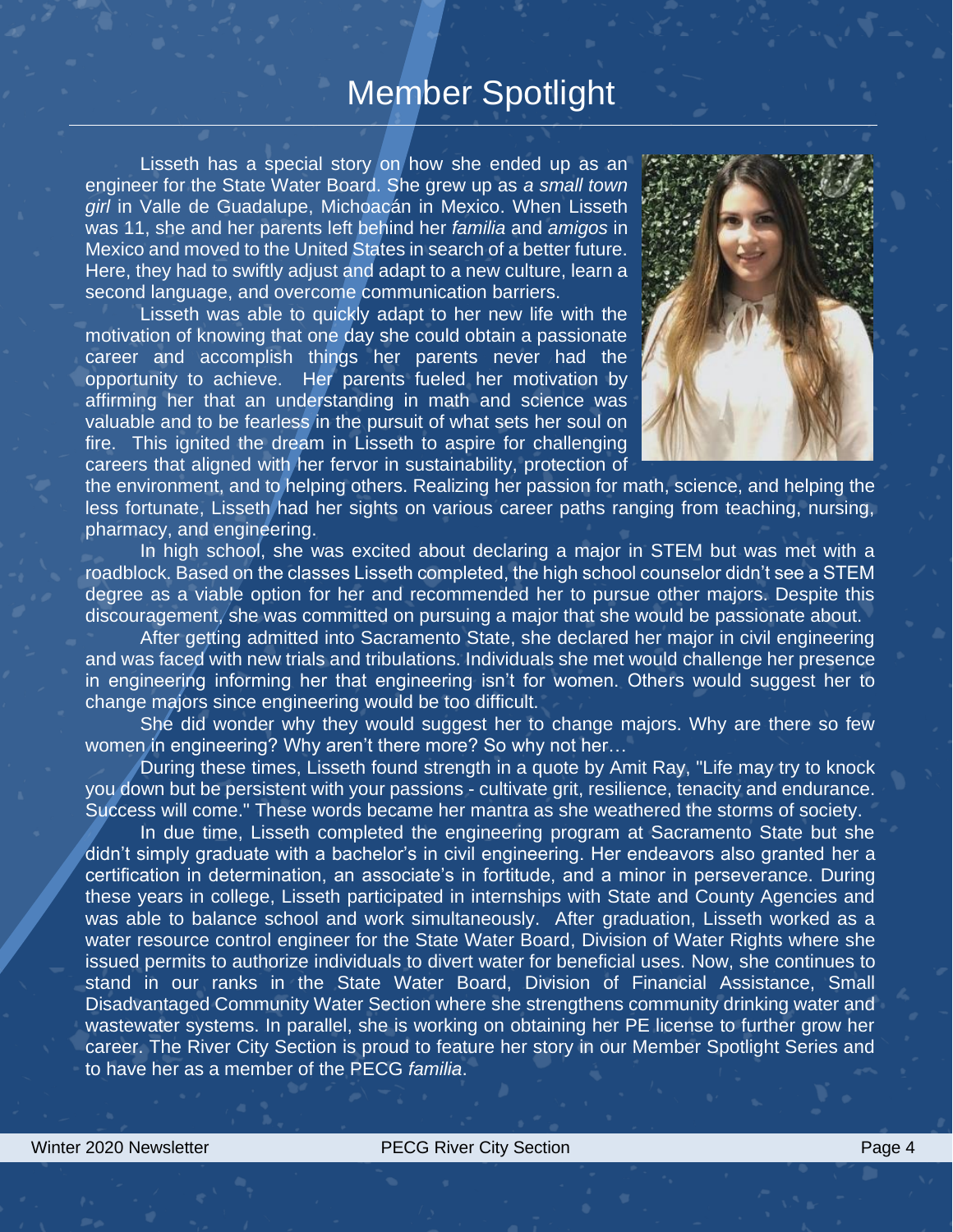## Upcoming Events

#### **River City Section [Kings Game](https://drive.google.com/file/d/1YIe1fsAmnqNTMbAetv-NU16Fs4cAXEuf/view?usp=sharing)**

Please join us for a fun night at the Golden 1 Arena on Tuesday, March 31, 2020! We are happy to announce that the PECG River City Section is able to lower the cost of lower bowl tickets from \$56 to \$25 for you and a friend. Additional tickets will cost \$56. Please also join us for a drink or quick bite to eat before the game at Downtown Commons (DOCO) from 5-7pm. Light Refreshments will be served. Tipoff for the basketball game is at 7pm! Don't forget to stick around after the game to put up some free throws on the actual basketball court!

These tickets are expected to sell out quickly. Please RSVP at [here](https://www.eventbrite.com/e/pecg-river-city-section-kings-vs-spurs-game-tickets-89902890967) your earliest convenience. Ticket distribution details will be emailed to you.



#### **Sacramento Regional Science Bowl**

River City Section will be hosting a table at the Sacramento Regional Science Bowl on Saturday, February 29, 2020 at Cordova High in Rancho Cordova. The Sacramento Regional Science Bowl brings together high school and middle school students from the area to participate in a science and math based competition. This tabling event is a splendid opportunity to share with students our experience as state employees and the rewarding careers we have in STEM. Send an email to our section treasurer, John Isberner, [John.Isberner@Waterboards.ca.gov](mailto:John.Isberner@Waterboards.ca.gov) and join him at this event!

#### **River City Scholarship**

The River City Section is proud to offer one annual \$500 scholarship, as a member-only benefit for PECG River City members and their dependents who are currently a junior or senior in high school or enrolled in a college or university in a PECG-related field of study. Please [visit our section webpage](http://pecg.org/sections/river-city-section/) to download a copy of the application. **The due date to submit the application is April 30, 2020.** Please submit all completed application to Karmina Padgett at [Karmina.padgett@waterboards.ca.gov.](mailto:Karmina.padgett@waterboards.ca.gov)

#### **Committee Development**

We're always looking for likeminded individuals who are looking to be a part of something more. Below is a list of the committees that we want YOU to be a part of.

- Communications *newsletters, social media, outreach*
- Members Support *new employee orientation, membership benefits*
- Learning Resources *reference material, prep courses, study groups, tutors*
- Learning and Cultural Enrichment *museum tours, panels, trainings*
- Philanthropy *scholarships, sponsorships, relief programs, volunteeringopportunities*
- Social Events *luncheons, sporting events, networking events*

If you are interested in joining a committee or simply learning more, please contact Karmina Padgett at [Karmina.padgett@waterboards.ca.gov.](mailto:Karmina.padgett@waterboards.ca.gov)